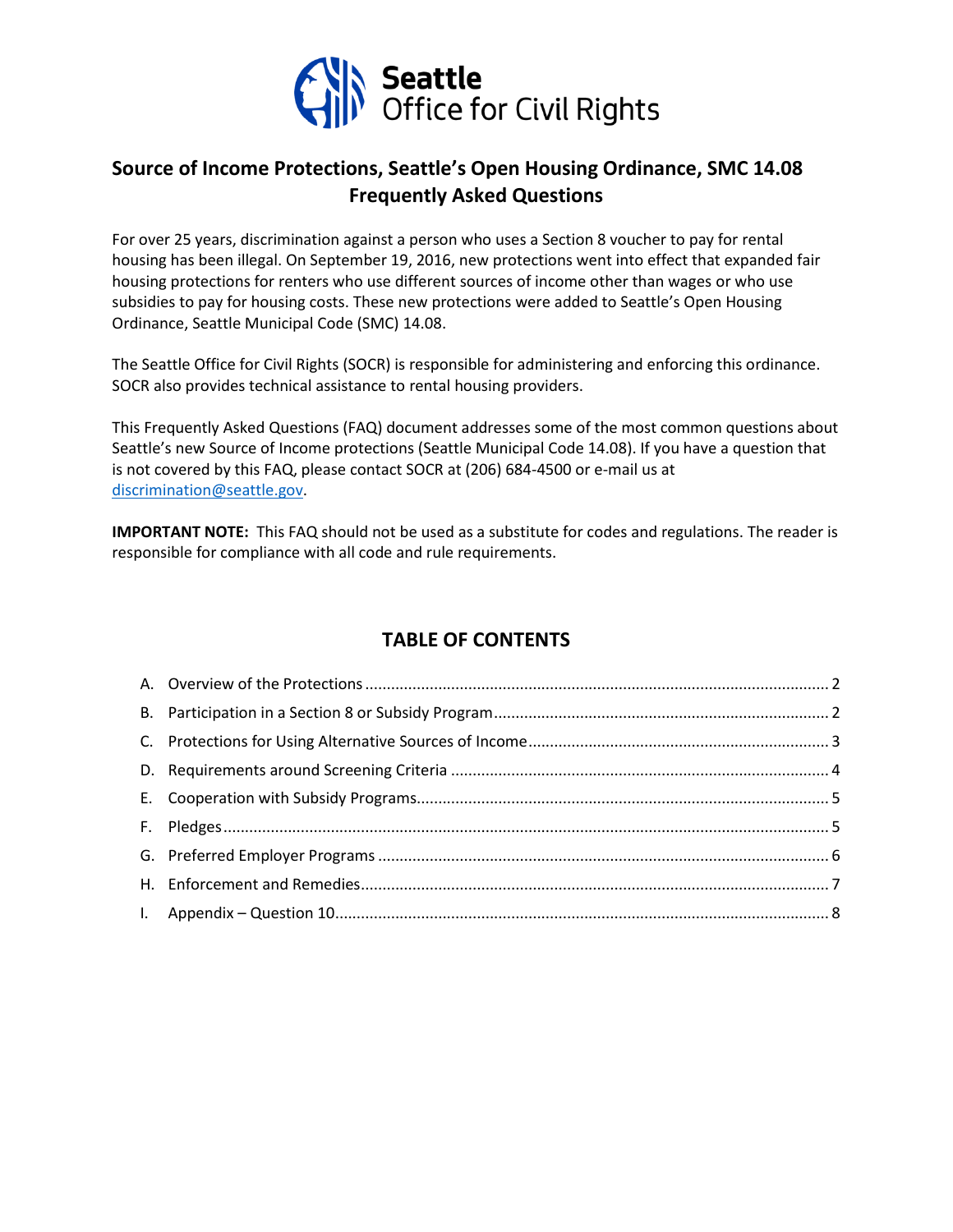# **A. OVERVIEW OF THE PROTECTIONS**

The following questions and answers provide an overview of the new protections, including the date they become effective.

#### **1. What do these protections do?**

The protections:

- Prohibit discrimination against renters who use subsidies or alternative sources of income to pay for housing;
- Require landlords to cooperate with subsidy programs and accept pledges of payment from subsidy programs under some circumstances;
- Set new requirements when a landlord uses income screening criteria, such as rent to income ratios; and
- Prohibit preferred employer programs.

New "first-in-time, first-in-line" requirements were also added. For more information about these requirements, please see SOCR's document, "First-In-Time Frequently Asked Questions" on SOCR's website.

# **2. When did these protections go into effect?**

The protections went into effect on **September 19, 2016**.

#### **B. PARTICIPATION IN A SECTION 8 OR SUBSIDY PROGRAM**

The ordinance prohibits discrimination against renters who use subsidies to pay for housing. The following questions and answers address what is considered a subsidy under the ordinance.

#### **3. What was changed in the definition of "Section 8" as a protected class?**

Prior to September 19, 2016, the Seattle Municipal Code provided protections against discrimination for individuals who participated in a "Section 8 program." This included participation in any federal, state, local government program that paid all or part of a tenant's rent through a contract between the program and the owner/lessor of the property.

After September 19, 2016, that definition has been expanded to include any *short or long term* subsidy program offered by a government program, a private nonprofit, or any other assistance program that pays all or part of a tenant's rent through a direct arrangement between the program and the owner/lessor of the property. These additional kinds of subsidy programs can include the Housing Choice Voucher Program (Section 8) vouchers, U.S. Housing and Urban Development-Veteran Affair's Supportive Housing (VASH) vouchers, Housing and Essential Needs (HEN) funds, and short-term rental assistance provided by Rapid Rehousing subsidies.

## **4. Is the use of a short-term subsidy protected?**

Yes. Discrimination against a person who uses a short-term subsidy is illegal. A landlord cannot refuse to rent and cannot offer different terms to a person who uses a short-term subsidy to pay for housing.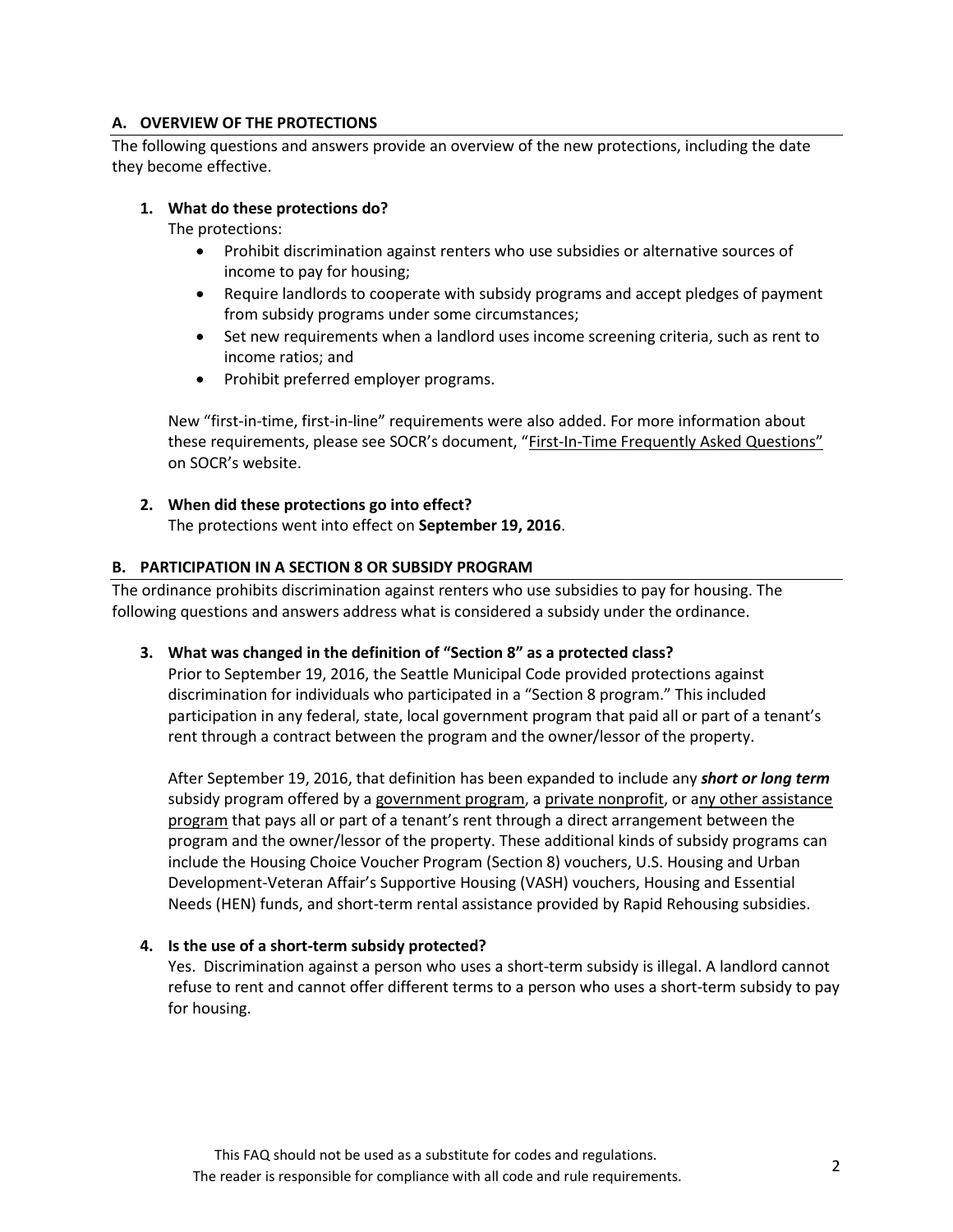## **C. PROTECTIONS FOR USING ALTERNATIVE SOURCES OF INCOME**

The ordinance prohibits discrimination against renters who use alternative sources of income to pay for housing. The following questions and answers explore what is an alternative source of income and the new requirements.

## **5. What is an "alternative source of income"?**

Alternative sources of income include any lawful, verifiable income that comes from sources other than employment. This includes monies from Social Security benefits, unemployment benefits, retirement programs, child support, the Aged, Blind, or Disabled Case Assistance Program, Refugee Cash Assistance, or any federal, state, local government, private, or nonprofit administered benefit program.

# **6. What are the Ordinance's requirements regarding "alternative sources of income" used for payment of housing costs?**

The Ordinance prohibits a landlord from denying a person housing or offering different terms to a person because of the source of income a person uses to pay for housing. The new protections protect a tenant's use of alternative sources of income to pay for housing and requires that alternative sources of income be included when landlords calculate income criteria in their tenant screening process.

# **7. The definition of alternative source of income means lawful, verifiable income from sources other than employment. What does "verifiable" mean?**

Verifiable means that the amount of the income can be proven or the fact that it was received can be proven. An applicant must have written documentation that shows either the amount of income or that the income has been received. The written documentation must also name the source of the income. For example, an award letter from the Employment Security Department that shows the weekly/monthly benefit amount for unemployment insurance is considered "verifiable."

An applicant can provide multiple documents that together identify the source of income and its amount or that it was received. If an applicant provides more than one document, only one of the documents needs to identify the source of income.

# **8. Must applicants provide original copies of the written documentation?**

No. The documents do not have to be original copies. As a best practice, an applicant should ensure that original copies are available upon request and that copies are legible.

# **9. Is there a time limit on how long a landlord has to verify an applicant's income?** No. The ordinance does not place a specific time requirement on how much time a landlord has to verify income.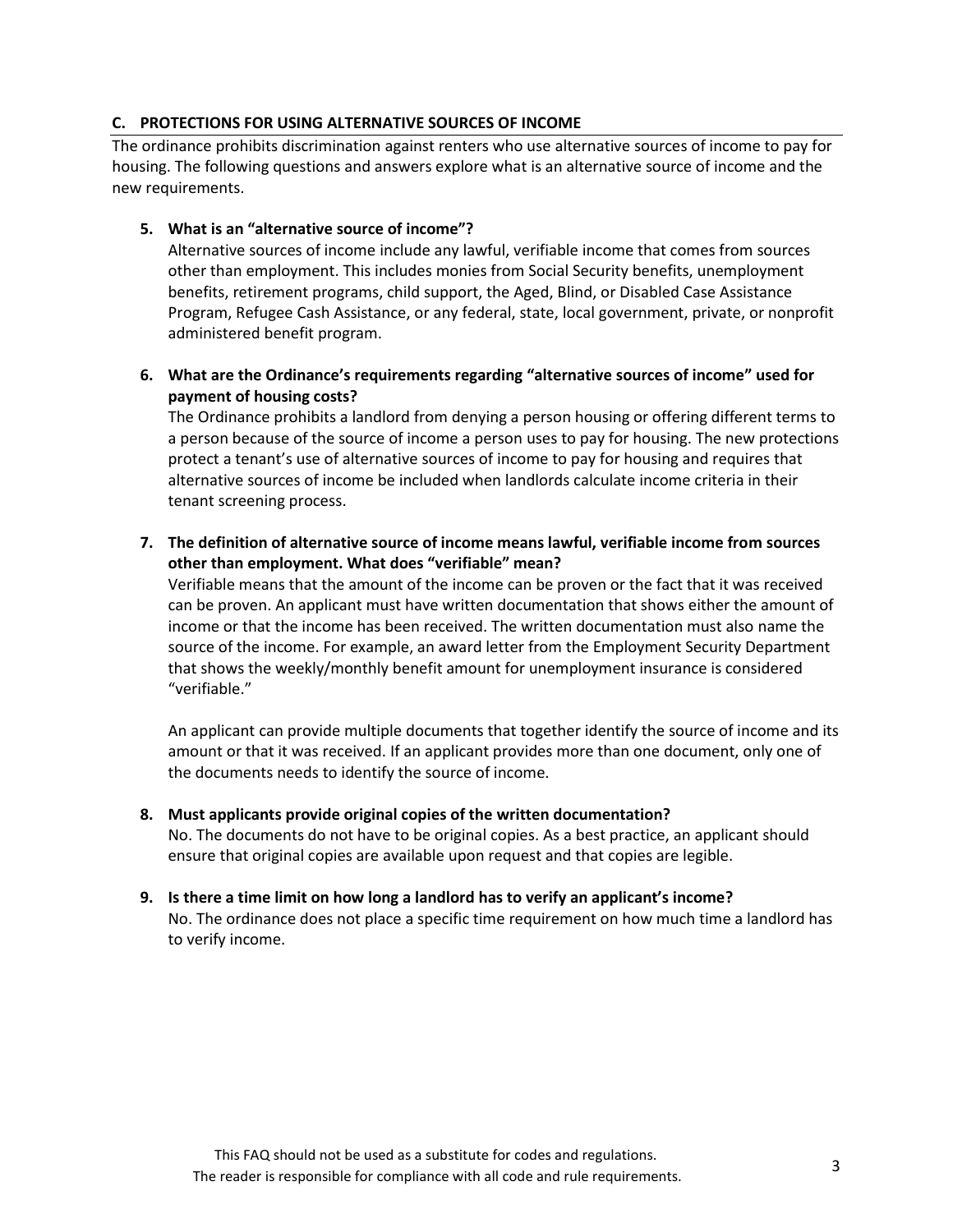# **D. REQUIREMENTS CONCERNING INCOME SCREENING CRITERIA**

The ordinance does not prohibit landlords from applying income screening criteria in their application processes. However, landlords are required to subtract subsidy amounts from the total amount of monthly rent and include all sources of income, including alternative sources, when calculating an applicant's income. The following questions and answers explore these requirements in more detail.

#### **10. Does the Ordinance prohibit landlords from having income screening criteria?**

The Ordinance does not prohibit a landlord from applying income screening criteria. However, if the landlord does require the applicant to have a certain income to qualify for housing, the landlord must (1) subtract any payment from a Section 8 or other subsidy program from the total monthly rent (to reduce the amount of rent that the tenant would pay out of pocket); and (2) include all sources of income in the tenant's total income when calculating income screening criteria for any tenant. Two examples of this process are illustrated in the Appendix on Page 8 of this FAQ. The examples illustrate the use of a three to one income ratio (the applicant's income must equal three times the month rent).

# **11. What is an "income to rent" ratio?**

An income to rent ratio is one type of income screening criteria used by landlords to determine eligibility for housing. For example, a landlord may require specific rent to income ratio to determine if a tenant has the income to pay their rent and other monthly costs, such as a three to one rent to income ratio. This means that a tenant's income must equal three times the cost of the tenant's portion of the monthly rent.

# **12. May a landlord calculate a short-term subsidy over a longer period than the subsidy's length? For instance, if an applicant has a 90-day voucher, may the landlord calculate the three-month income over the 12-month lease?**

No. A landlord may not apply a short-term subsidy to a period that is longer than the monthly amount of the subsidy. The landlord must apply the monthly amount of the subsidy to the monthly rent. For example, if an applicant has a voucher that is \$300/month for three months, the ordinance requires the landlord to subtract the subsidy (\$300) from the total monthly rent. This new amount is the new "rent" that should be used when calculating the income to rent ratio.

#### **13. May a landlord offer a shorter lease to an applicant with a short-term subsidy?**

No. The Ordinance prohibits a landlord from either denying a person housing or offering different terms to a person because of the source of income a person uses to pay for housing costs, or because the person has a short-term subsidy. If the applicant's income-to-rent ratio qualifies them with use of the short-term subsidy during the subsidy's life, the landlord must offer a lease term that is consistent with terms offered to other tenants. The landlord cannot reject the applicant because the length of the subsidy is less than the initial term of the rental agreement. The landlord must assume the tenant will be able to continue to pay the rent after the short-term subsidy expires.

# **14. Can a landlord disregard alternative sources of income if it will over-qualify the applicant for the unit?**

All sources of income must be included as part of the applicant's total income except when the housing unit is subject to income or rent restrictions because the landlord entered a housing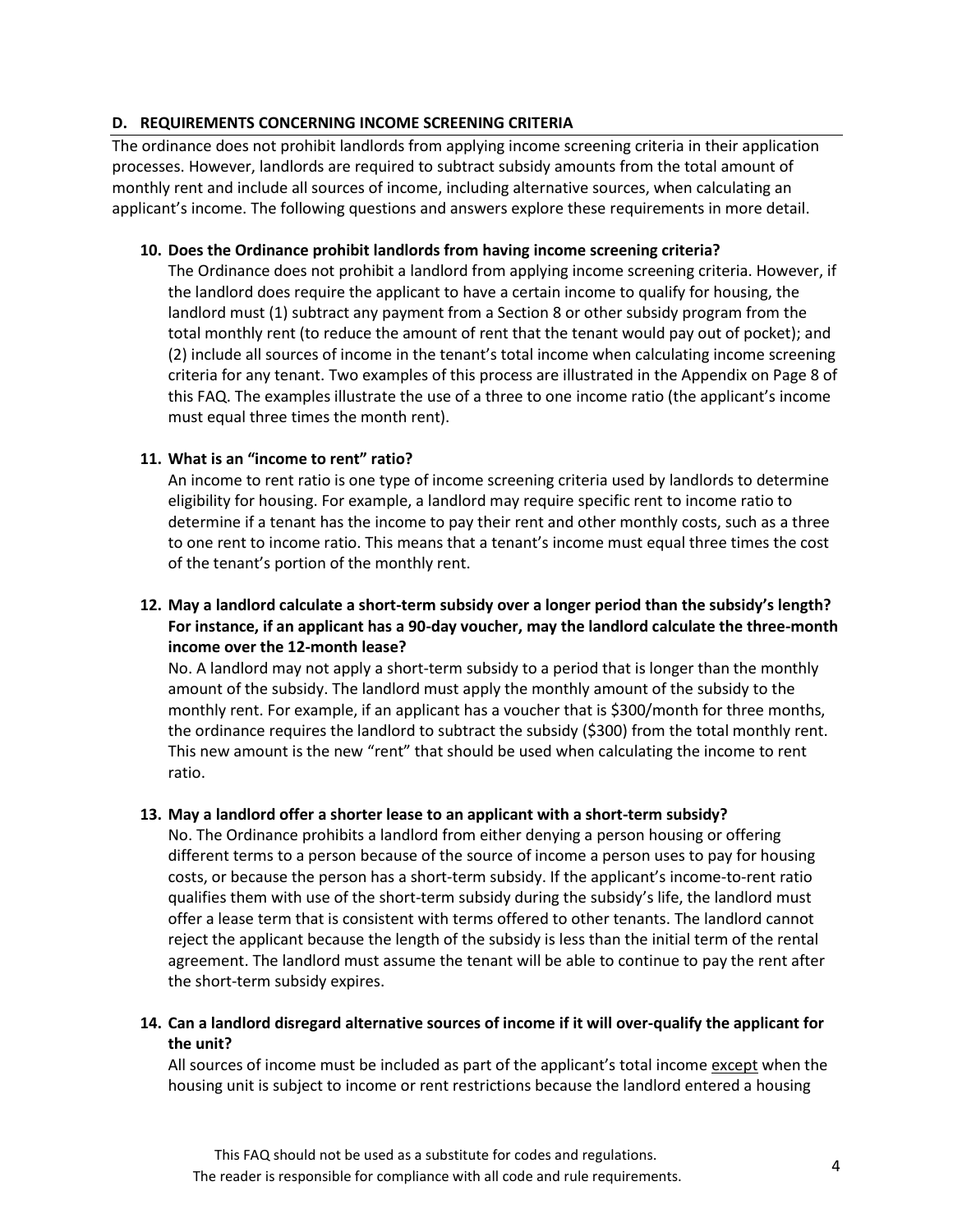regulatory agreement or subsidy agreement and the agreement dictates what is considered income.

#### **E. COOPERATION WITH SUBSIDY PROGRAMS**

The ordinance requires that landlords cooperate with applicants and tenants in submitting documentation and providing information to subsidy programs. The following section explores more details of this requirement.

# **15. Must a landlord complete paperwork that is required by the applicant or tenant to qualify for a subsidy?**

Yes. Landlords must cooperate with current and prospective tenants by completing and submitting documentation/information required by a subsidy program. For example, this could include completing a form that confirms the amount of rent owed by the applicant or completing a Housing Assistance Payment Contract for a tenant with a Section 8 voucher.

# **F. PLEDGES**

The ordinance now requires a landlord to accept a pledge from a subsidy program to pay for a tenant's past due or current housing costs. The ordinance outlines under what conditions a landlord must accept a pledge. The following questions and answers explore those conditions.

# **16. Are landlords required to accept a pledge from a subsidy program for payment of a tenant's delinquent housing costs?**

Yes. The pledge must meet four requirements. If the pledge does not meet one of the requirements, a landlord is not required to accept it. First, the pledge in addition to any verifiable source of income and subsidy amount, must be large enough to make the tenant current on all housing costs owed by the tenant. Second, the pledge must be received prior to the expiration or issuance of a three-day or ten-day notice. Third, the pledge cannot commit the landlord to any additional conditions aside from providing information necessary to pay the pledge. Fourth, the subsidy program must commit to paying the pledge within five days.

# **17. What action may a landlord take if the subsidy program does not pay the pledge within the promised five days?**

The ordinance does not regulate the issuance of three-day or ten-day notices and does not mention what steps a landlord can or cannot take if a subsidy program does not pay within the promised five days. In this situation, a landlord should seek out legal counsel about what steps to take.

# **18. Must a landlord accept a pledge that is made after the expiration of a three-day notice to pay rent or vacate, a ten-day notice to pay rent or vacate, or a ten-day notice to comply with lease terms?**

No. The ordinance does not require a landlord to accept a pledge that is provided after the expiration of a three-day or ten-day notice. The ordinance only requires that pledges be accepted prior to issuing a three or ten-day notice or prior to the expiration of the three or tenday notice.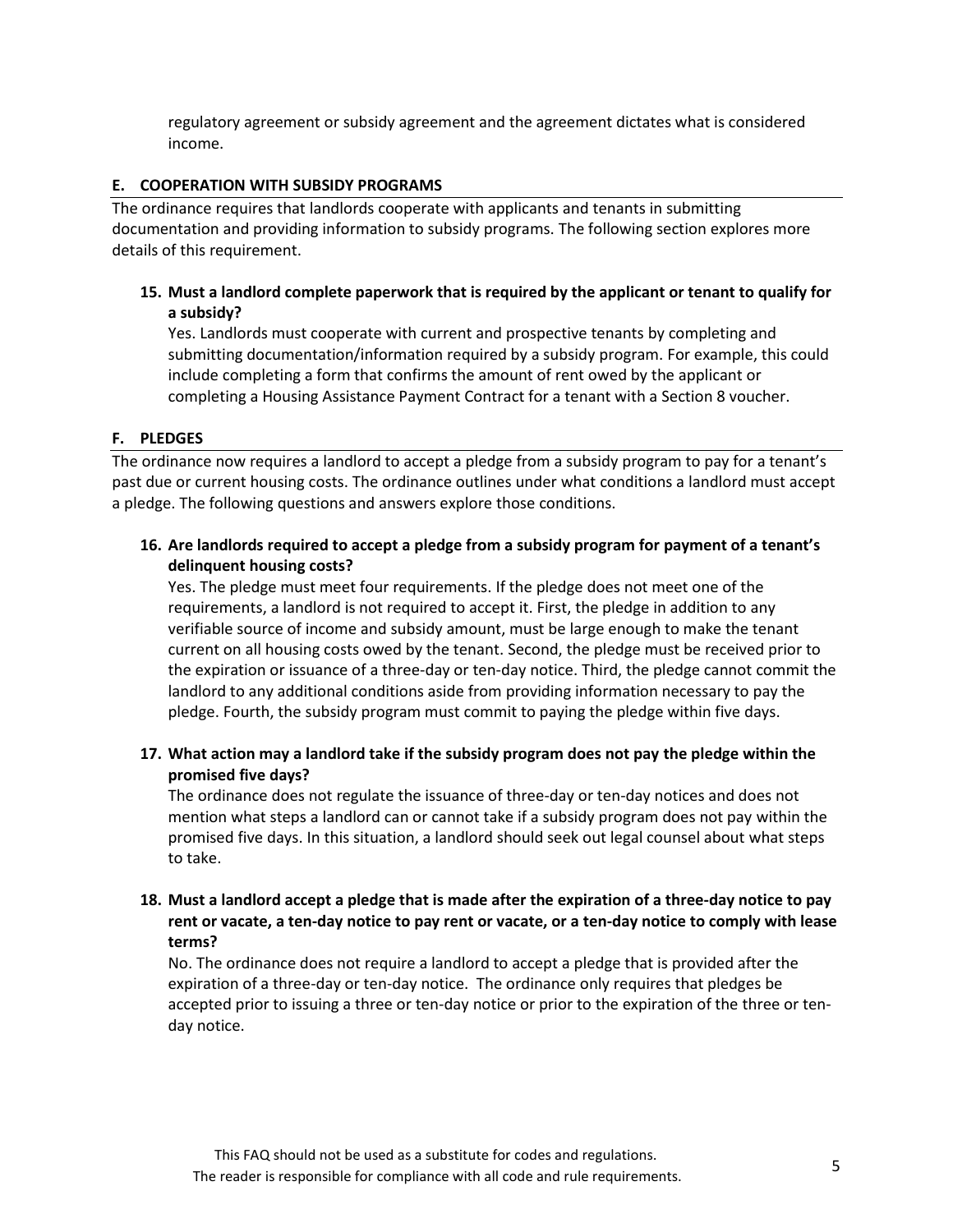# **G. PREFERRED EMPLOYER PROGRAMS**

The ordinance prohibits preferred employer programs that offer incentives or different terms to applicants who work for a specific employer. The following questions and answers provide more information about preferred employer programs.

## **19. What is a preferred employer program?**

Preferred employer programs provide incentives (different terms) to applicants who work for specific employers, such as a lower monthly rent, a waiver of a deposit or fees, or access to free services.

Examples of preferred employer programs:

- Example 1: West End Apartments offers a \$200 lower deposit and waives application fees for employees of Roatan Boat Company.
- Example 2: Punta Gorda Condominiums offers \$50 lower rent and free use of its renovated gym facilities to employees of Sandy Bay Aquarium.

# **20. Are preferred employer programs prohibited?**

Yes. As of September 19, 2016, preferred employer programs are no longer allowed in the City of Seattle.

**21. Does this new prohibition apply to rental agreements that were signed prior to September 19, 2016?**

No. If a tenant signed a lease prior to September 19, 2016, the tenant may enjoy the benefits of a preferred employer program until the tenant vacates the unit and the rental agreement is terminated.

# **22. Are there any exceptions to the prohibition on preferred employer programs?**

Yes. The definition excludes different terms or conditions given to applicants in:

- City-funded or other publicly funded housing for the benefit of City or public employees (employed by the City, State, or Federal government);
- Housing designated as employer housing which is owned or operated by an employer and leased for the benefit of its employees only; and
- Any program that affirmatively furthers fair housing.

# **23. What does "affirmatively further fair housing" mean?**

The ordinance defines this as doing one of the following without discrimination to persons based on their membership in a protected class:

- Assisting homeless persons or persons at risk of being homeless;
- Retention of affordable housing units in the City;
- Increasing the availability of permanent housing in standard condition and affordable cost to low-income or moderate-income families;
- Increasing the supply of supportive housing, which has both physical features and services needed to enable persons with special needs to live with dignity and independence; or
- Providing housing affordable to low-income persons accessible to job opportunities.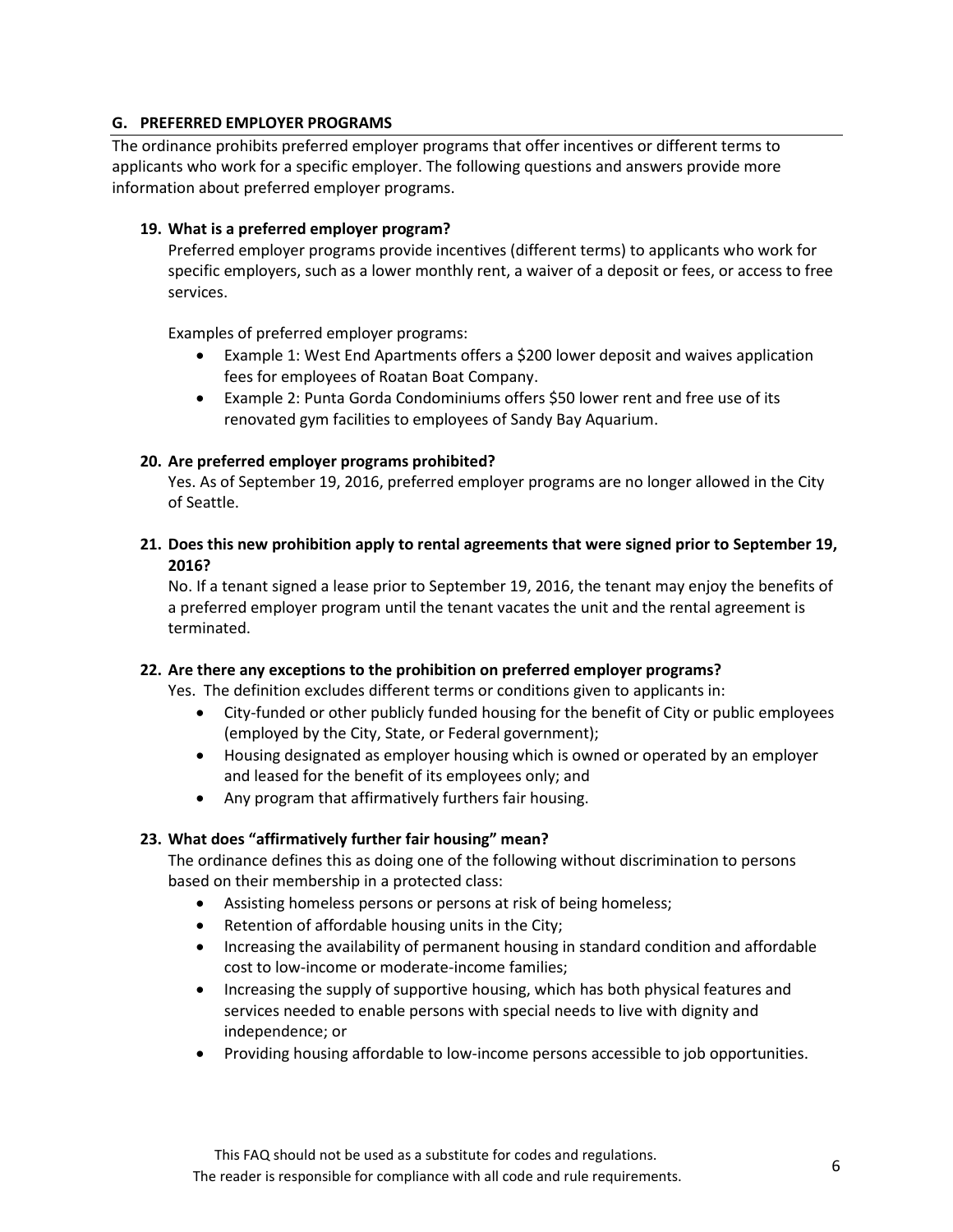#### **H. ENFORCEMENT & REMEDIES**

The City of Seattle Office for Civil Rights (SOCR) enforces the Open Housing Ordinance. The folowing questions and answers explore how SOCR enforces the ordinance and what consequences there may be if a violation occurs.

#### **24. Who enforces the ordinance?**

The Seattle Office for Civil Rights (SOCR), a department of the City of Seattle, is responsible for administering and enforcing the ordinance. SOCR also provides technical support to employers and employees. For more information, please call 206-684-4500 or visit [www.seattle.gov/civilrights.](http://www.seattle.gov/civilrights)

#### **25. What is SOCR's role in enforcing the Ordinance?**

SOCR ensures compliance by playing a neutral role during the filing, investigation, and resolution of claims. SOCR conducts fair and impartial investigations; SOCR does not provide legal advice or representation to employees or employers.

#### **26. How are violations reported?**

An individual who believes that they have been subject to a violation of the ordinance should contact SOCR at 206-684-4500 or submit an electronic complaint at [http://www.seattle.gov/civilrights/file-complaint.](http://www.seattle.gov/civilrights/file-complaint) An intake investigator will contact the individual to determine whether a complaint can be investigated. Our services are free and impartial, and language and disability accommodations are available upon request.

#### **27. How is this ordinance enforced?**

If an individual believes that there has been a violation of the ordinance, the individual may contact SOCR to file a complaint. If the complaint is accepted, SOCR will open an investigation and gather evidence from the parties and other witnesses. After collecting all the relevant evidence, SOCR will determine whether the evidence shows a violation. If the evidence does not show a violation, SOCR will close the complaint. If SOCR finds evidence to show a violation, SOCR will work with the parties to resolve the issue. During this process, both parties may voluntarily settle the complaint if they agree to do so. For more information about this process, visit SOCR's website at [http://www.seattle.gov/civilrights.](http://www.seattle.gov/civilrights)

#### **28. What happens if a housing provider violates the ordinance?**

If SOCR determines that a violation of the Open Housing Ordinance has been committed, remedies may include, but are not limited to, the elimination of the unfair practice, rent refunds or credits, reinstatement to tenancy, affirmative recruiting or advertising measures, payment of actual damages, damages for the loss of the right to be free from discrimination in real estate transactions, and reasonable attorney's fees or costs, or other remedies that would be ordered by a court. Civil penalties are also allowed under the ordinance.